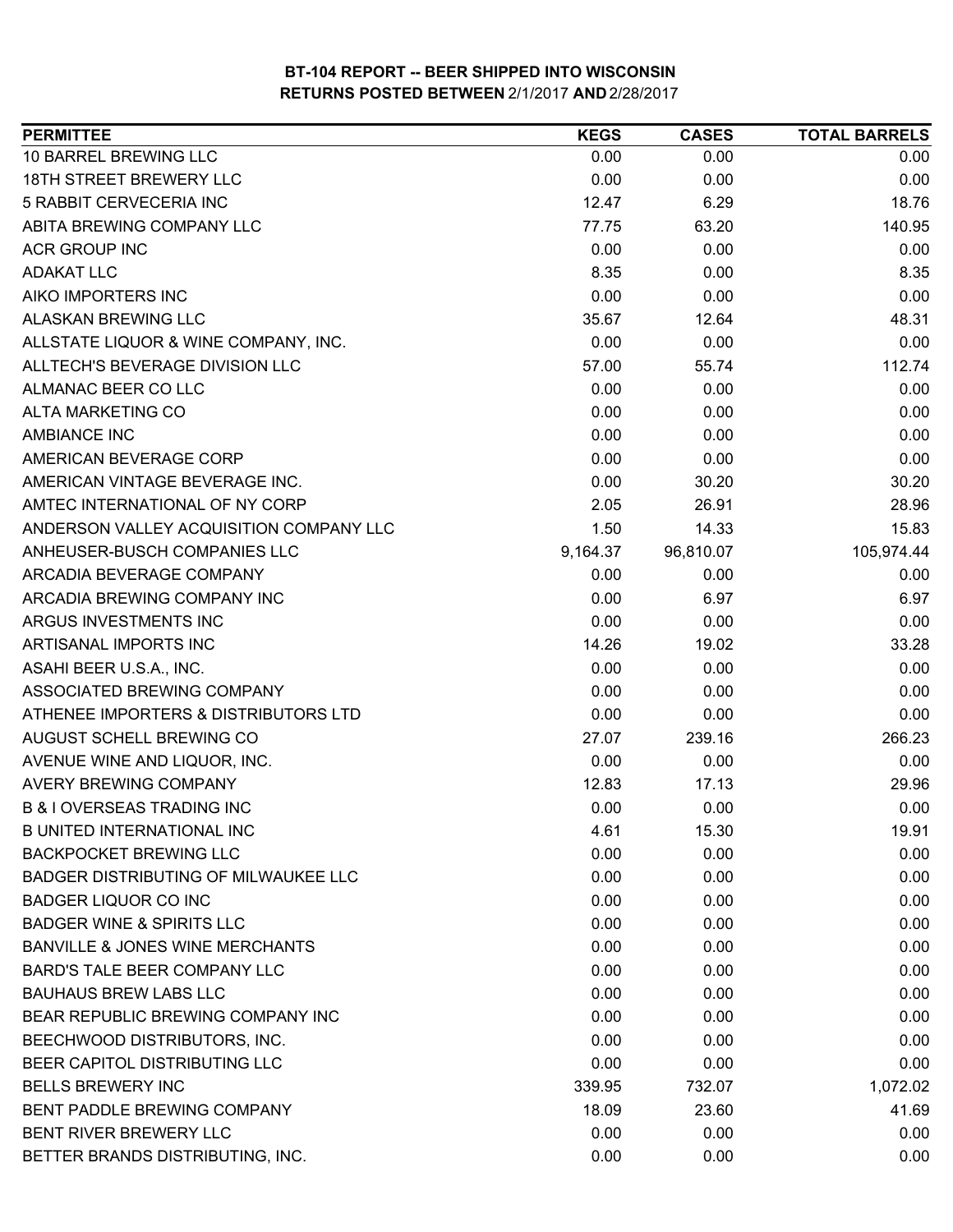| <b>PERMITTEE</b>                        | <b>KEGS</b> | <b>CASES</b> | <b>TOTAL BARRELS</b> |
|-----------------------------------------|-------------|--------------|----------------------|
| <b>BIG SKY BREWING CO</b>               | 8.00        | 31.48        | 39.48                |
| BILL'S DISTRIBUTING, LTD.               | 0.00        | 0.00         | 0.00                 |
| <b>BINDING BRAUEREI USA INC</b>         | 10.22       | 23.25        | 33.47                |
| <b>BLACK LIST BEER LLC</b>              | 0.00        | 1.76         | 1.76                 |
| <b>BLACKROCKS BREWERY LLC</b>           | 5.00        | 11.00        | 16.00                |
| BLUE POINT BREWING COMPANY INC          | 0.00        | 0.00         | 0.00                 |
| <b>BOSTON BEER CORPORATION</b>          | 291.00      | 1,769.98     | 2,060.98             |
| <b>BOULDER BEER INC</b>                 | 15.17       | 26.13        | 41.30                |
| BRAU BROTHERS BREWING COMPANY, LLC      | 0.00        | 0.00         | 0.00                 |
| BREAKTHRU BEVERAGE GROUP LLC            | 0.00        | 0.00         | 0.00                 |
| BREAKTHRU BEVERAGE GROUP LLC            | 0.00        | 0.00         | 0.00                 |
| BREAKTHRU BEVERAGE WISCONSIN NORTH LLC  | 0.00        | 0.00         | 0.00                 |
| <b>BRECKENRIDGE BREWERY LLC</b>         | 0.00        | 0.00         | 0.00                 |
| <b>BRIAN EWING</b>                      | 5.51        | 15.77        | 21.28                |
| BROWN-FORMAN CORPORATION                | 0.00        | 79.83        | 79.83                |
| <b>BURNING BROTHERS BREWING LLC</b>     | 0.00        | 13.84        | 13.84                |
| C.J.W., INC.                            | 0.00        | 0.00         | 0.00                 |
| CANAL STREET BREWING CO LLC             | 127.75      | 386.51       | 514.26               |
| CAPITOL-HUSTING COMPANY, INC.           | 0.00        | 0.00         | 0.00                 |
| <b>CAROLE MINOGUE</b>                   | 0.00        | 0.00         | 0.00                 |
| CARRIAGE HOUSE IMPORTS, LTD.            | 0.00        | 18.10        | 18.10                |
| CASCADE BREWING COMPANY LLC             | 0.00        | 0.00         | 0.00                 |
| CENTRAL BEER DISTRIBUTORS, INC.         | 0.00        | 0.00         | 0.00                 |
| CENTRAL BEER IMPORT & EXPORT INC        | 0.00        | 0.00         | 0.00                 |
| CHAS A BERNICK INC                      | 10.58       | 13.43        | 24.01                |
| <b>CHATHAM IMPORTS INC</b>              | 0.00        | 0.00         | 0.00                 |
| <b>CHICAGO BREW WERKS INC</b>           | 0.00        | 0.00         | 0.00                 |
| <b>CHRISTIAN P SCHAEFER</b>             | 0.00        | 0.00         | 0.00                 |
| <b>CLASSIC BREWING COMPANY</b>          | 0.00        | 0.00         | 0.00                 |
| COLD SPRING BREWING COMPANY             | 0.00        | 0.00         | 0.00                 |
| <b>COMEBACK BREWING INC</b>             | 0.00        | 0.00         | 0.00                 |
| CORONADO BREWING COMPANY INC            | 8.33        | 8.96         | 17.29                |
| CRAFT BREW ALLIANCE INC                 | 0.00        | 0.00         | 0.00                 |
| <b>CRAFT REVOLUTION LLC</b>             | 4.00        | 18.87        | 22.87                |
| <b>CROWN IMPORTS LLC</b>                | 0.00        | 7,080.33     | 7,080.33             |
| <b>CUSTOM CALIFORNIA CRAFT BEER LLC</b> | 0.00        | 0.00         | 0.00                 |
| D&V INTERNATIONAL INC                   | 16.77       | 28.98        | 45.75                |
| DAILY CELLARS LLC                       | 0.00        | 0.00         | 0.00                 |
| <b>DANNY RAKOVIC</b>                    | 0.00        | 0.00         | 0.00                 |
| DEAN DISTRIBUTING, INC.                 | 0.00        | 0.00         | 0.00                 |
| DEAN DISTRIBUTING, INC.                 | 0.00        | 0.00         | 0.00                 |
| <b>DELIA E RODRIGUEZ</b>                | 0.00        | 0.00         | 0.00                 |
| DESCHUTES BREWERY INC                   | 209.51      | 374.24       | 583.75               |
| DESTIHL HOLDINGS LLC                    | 0.00        | 6.53         | 6.53                 |
| DETROIT RIVERTOWN BREWING LLC           | 7.00        | 5.23         | 12.23                |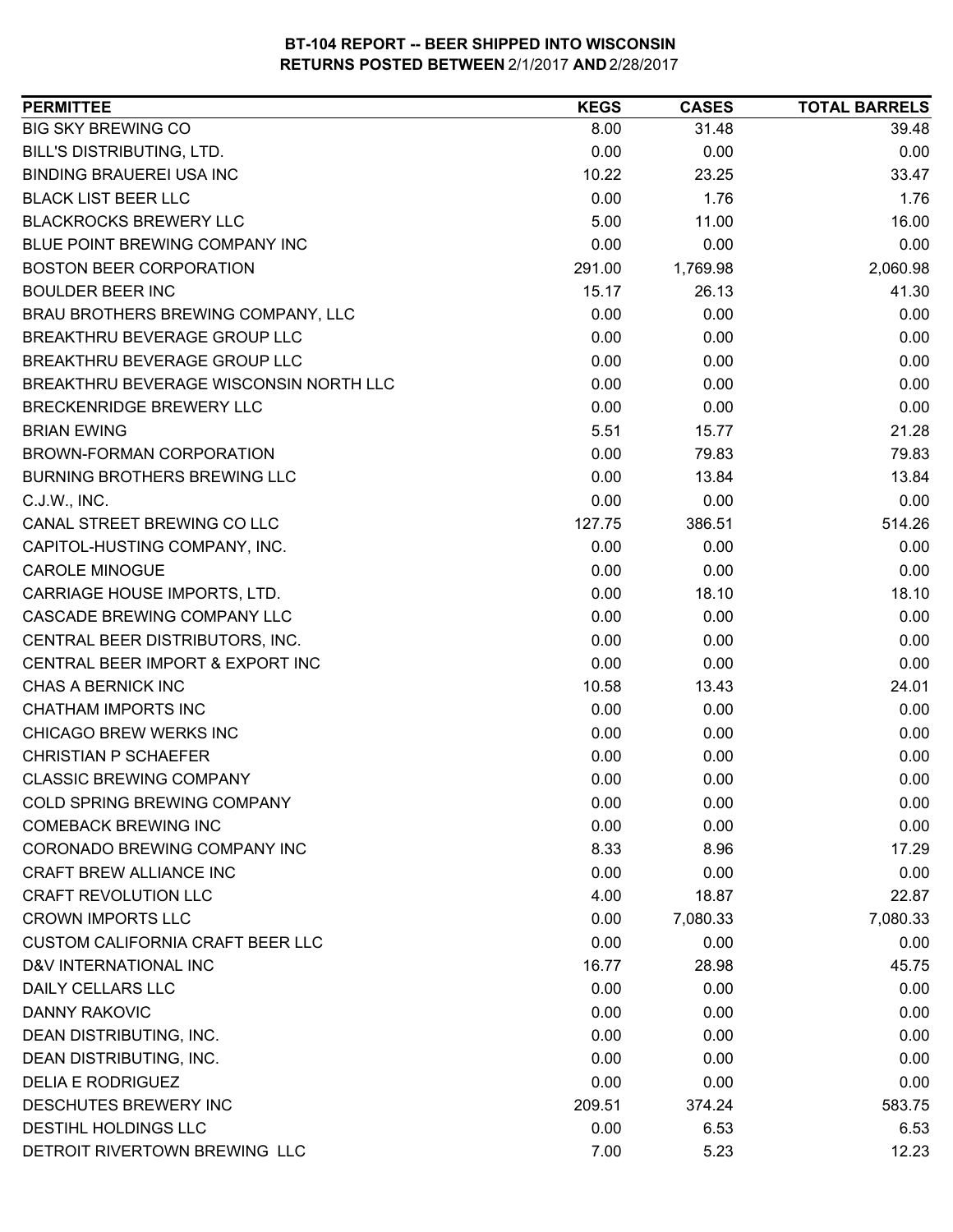| <b>PERMITTEE</b>                           | <b>KEGS</b> | <b>CASES</b> | <b>TOTAL BARRELS</b> |
|--------------------------------------------|-------------|--------------|----------------------|
| DIAGEO BEER COMPANY USA                    | 352.56      | 1,507.56     | 1,860.12             |
| DISCOUNT LIQUOR, INC.                      | 0.00        | 0.00         | 0.00                 |
| DOANE DISTRIBUTING, INC.                   | 0.00        | 0.00         | 0.00                 |
| DOGFISH HEAD CRAFT BREWERY LLC             | 35.34       | 177.51       | 212.85               |
| DOYNA LTD                                  | 0.00        | 0.00         | 0.00                 |
| DUVEL MOORTGAT USA LTD                     | 2.04        | 27.12        | 29.16                |
| E & J GALLO WINERY                         | 0.00        | 48.68        | 48.68                |
| <b>EASTERN LIQUORS USA INC</b>             | 0.00        | 0.00         | 0.00                 |
| <b>EINSTOK BEER COMPANY LP</b>             | 0.00        | 0.00         | 0.00                 |
| EL DORADO BEVERAGE CO                      | 0.00        | 0.00         | 0.00                 |
| ELYSIAN BREWING COMPANY INC                | 0.00        | 0.00         | 0.00                 |
| FABIANO BROTHERS - WISCONSIN LLC           | 0.00        | 0.00         | 0.00                 |
| FEDERATION OF BEER INC                     | 0.00        | 0.00         | 0.00                 |
| FLANIGAN DISTRIBUTING OF DOOR COUNTY, INC. | 0.00        | 0.00         | 0.00                 |
| <b>FLAT EARTH HOLDINGS LLC</b>             | 0.00        | 0.00         | 0.00                 |
| FLYING DOG BREWERY LLLP                    | 2.50        | 56.32        | 58.82                |
| FOUR SEASONS BEER DISTRIBUTORS INC         | 0.00        | 0.00         | 0.00                 |
| FRANK BEER DISTRIBUTORS, INC.              | 0.00        | 0.00         | 0.00                 |
| FRANK BEER SOUTH LLC                       | 0.00        | 0.00         | 0.00                 |
| FRANK LIQUOR COMPANY, INC.                 | 0.00        | 0.00         | 0.00                 |
| FRANK LIQUORS OF LA CROSSE, INC.           | 0.00        | 0.00         | 0.00                 |
| FRANKENMUTH BREWING COMPANY                | 0.00        | 0.00         | 0.00                 |
| FRED R KARM JR                             | 0.00        | 2.86         | 2.86                 |
| FULTON STREET BREWERY LLC                  | 0.00        | 0.00         | 0.00                 |
| <b>G K SKAGGS INC</b>                      | 26.52       | 0.00         | 26.52                |
| <b>GARY'S CORPORATION OF OAK CREEK</b>     | 0.00        | 0.00         | 0.00                 |
| GELOSO BEVERAGE GROUP LLC                  | 0.00        | 0.00         | 0.00                 |
| GENERAL BEER DISTRIBUTORS CO.              | 0.00        | 0.00         | 0.00                 |
| <b>GENERAL BEER-NORTHEAST INC</b>          | 0.00        | 0.00         | 0.00                 |
| GENERAL BEER-NORTHEAST INC                 | 0.00        | 0.00         | 0.00                 |
| GENERAL BEER-NORTHWEST, INC.               | 0.00        | 0.00         | 0.00                 |
| GENERAL BEER-NORTHWEST, INC.               | 0.00        | 0.00         | 0.00                 |
| GENERAL BEVERAGE SALES CO- OSHKOSH         | 0.00        | 0.00         | 0.00                 |
| <b>GENERAL BEVERAGE SALES CO.</b>          | 0.00        | 0.00         | 0.00                 |
| <b>GFBC INC</b>                            | 15.50       | 17.42        | 32.92                |
| <b>GLOBAL VILLAGE IMPORTS LLC</b>          | 0.00        | 8.12         | 8.12                 |
| <b>GLORIA R RAGSDALE</b>                   | 0.00        | 0.00         | 0.00                 |
| <b>GMB PARTNERS LLC</b>                    | 40.16       | 100.78       | 140.94               |
| <b>GREAT CENTRAL BREWING LLC</b>           | 0.00        | 0.00         | 0.00                 |
| <b>GREGORY S HARDMAN</b>                   | 0.00        | 4.52         | 4.52                 |
| H C FOODS CO LTD                           | 0.00        | 0.00         | 0.00                 |
| <b>HALES ALES LTD</b>                      | 0.00        | 0.00         | 0.00                 |
| HARPOON DISTRIBUTING COMPANY               | 1.67        | 80.85        | 82.52                |
| HARVEST MOON BREWING LLP                   | 0.00        | 0.00         | 0.00                 |
| HEINEKEN USA INCORPORATED                  | 275.92      | 3,918.83     | 4,194.75             |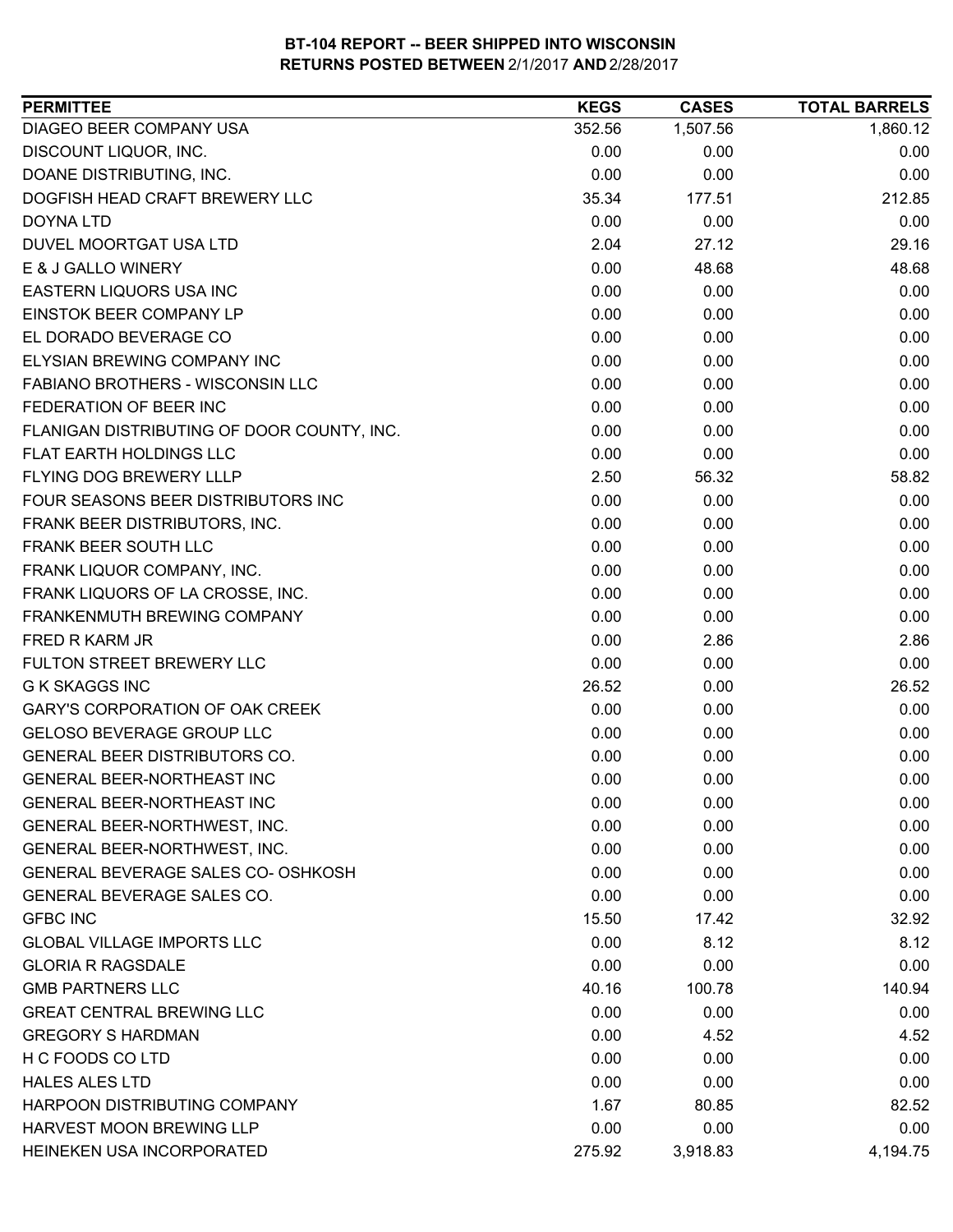| <b>PERMITTEE</b>                       | <b>KEGS</b> | <b>CASES</b> | <b>TOTAL BARRELS</b> |
|----------------------------------------|-------------|--------------|----------------------|
| HENDRICKS BEVERAGE, INC.               | 0.00        | 0.00         | 0.00                 |
| HOME BREW MART INC                     | 104.87      | 194.26       | 299.13               |
| HOP BUTCHER FOR THE WORLD LLC          | 0.00        | 0.00         | 0.00                 |
| <b>ILLYRIAN IMPORT INC</b>             | 0.00        | 0.00         | 0.00                 |
| INDEED BREWING COMPANY LLC             | 0.00        | 1.83         | 1.83                 |
| INDIAN PEAKS BREWING COMPANY           | 19.50       | 81.87        | 101.37               |
| INTERNATIONAL DISTILLERS & VINTERS LTD | 0.00        | 36.12        | 36.12                |
| IRL, INCORPORATED                      | 0.00        | 0.00         | 0.00                 |
| <b>IRON HORSE BEVERAGE LLC</b>         | 0.00        | 0.00         | 0.00                 |
| <b>JAW PROPERTIES LLC</b>              | 0.00        | 0.00         | 0.00                 |
| <b>JDZ INC</b>                         | 0.00        | 9.94         | 9.94                 |
| <b>JOHN J COLLETTI</b>                 | 0.00        | 0.00         | 0.00                 |
| JOHNSON BROTHERS OF WISCONSIN INC      | 0.00        | 0.00         | 0.00                 |
| JOM WINE & SPIRITS INC                 | 0.00        | 0.00         | 0.00                 |
| JOSEPH JAMES BREWING CO INC            | 0.00        | 0.00         | 0.00                 |
| <b>JOSHUA DETH</b>                     | 40.84       | 112.65       | 153.49               |
| KAY BEER DISTRIBUTING, INC.            | 0.00        | 0.00         | 0.00                 |
| KEWEENAW BREWING CO LLC                | 40.75       | 35.71        | 76.46                |
| KOJIMA & INTERNATIONAL ASSOCIATES INC  | 0.00        | 0.00         | 0.00                 |
| KOOCHENVAGNERS BREWING COMPANY         | 32.84       | 301.43       | 334.27               |
| <b>KROMBACHER USA LLC</b>              | 75.12       | 25.61        | 100.73               |
| KYSELA PERE ET FILS LTD                | 0.00        | 0.00         | 0.00                 |
| LA CROSSE BEVERAGE LLC                 | 0.00        | 0.00         | 0.00                 |
| LABATT USA OPERATING CO LLC            | 16.00       | 1,502.61     | 1,518.61             |
| <b>LAGUNITAS BREWING CO</b>            | 53.50       | 282.78       | 336.28               |
| LAKE SUPERIOR BREWING CO LLC           | 0.00        | 0.00         | 0.00                 |
| LARRY'S DISTRIBUTING CO., INC.         | 0.00        | 0.00         | 0.00                 |
| LEE BEVERAGE OF WISCONSIN LLC          | 0.00        | 0.00         | 0.00                 |
| LEE BEVERAGE OF WISCONSIN LLC          | 0.00        | 0.00         | 0.00                 |
| LEFT COAST BREWING CO                  | 1.66        | 9.36         | 11.02                |
| <b>LENA BEVERAGE COMPANY</b>           | 2.00        | 0.40         | 2.40                 |
| LIFT BRIDGE BREWING TECHNOLOGIES LLC   | 9.00        | 5.99         | 14.99                |
| LOUIS GLUNZ BEER INC                   | 4.25        | 74.24        | 78.49                |
| <b>LUCID BREWING LLC</b>               | 0.00        | 0.00         | 0.00                 |
| <b>MANKATO BREWERY LLC</b>             | 0.83        | 0.00         | 0.83                 |
| MANNEKEN-BRUSSEL IMPORTS INC           | 0.00        | 7.96         | 7.96                 |
| MARK ANTHONY BRANDS INC                | 0.00        | 370.77       | 370.77               |
| MASSACHUSETTS BEVERAGE ALLIANCE LLC    | 0.00        | 0.00         | 0.00                 |
| MERCHANT DU VIN CORPORATION            | 10.48       | 50.93        | 61.41                |
| METROPOLITAN BREWING LLC               | 0.00        | 0.00         | 0.00                 |
| <b>MHW LTD</b>                         | 0.00        | 8.27         | 8.27                 |
| MICHAEL G ANSAY                        | 0.00        | 0.00         | 0.00                 |
| MID-WISCONSIN BEVERAGE, INC.           | 0.00        | 0.00         | 0.00                 |
| <b>MIKE A WILLERTON</b>                | 0.00        | 0.00         | 0.00                 |
| MILLER BEER OF THE NORTHWOODS, INC.    | 0.00        | 0.00         | 0.00                 |
|                                        |             |              |                      |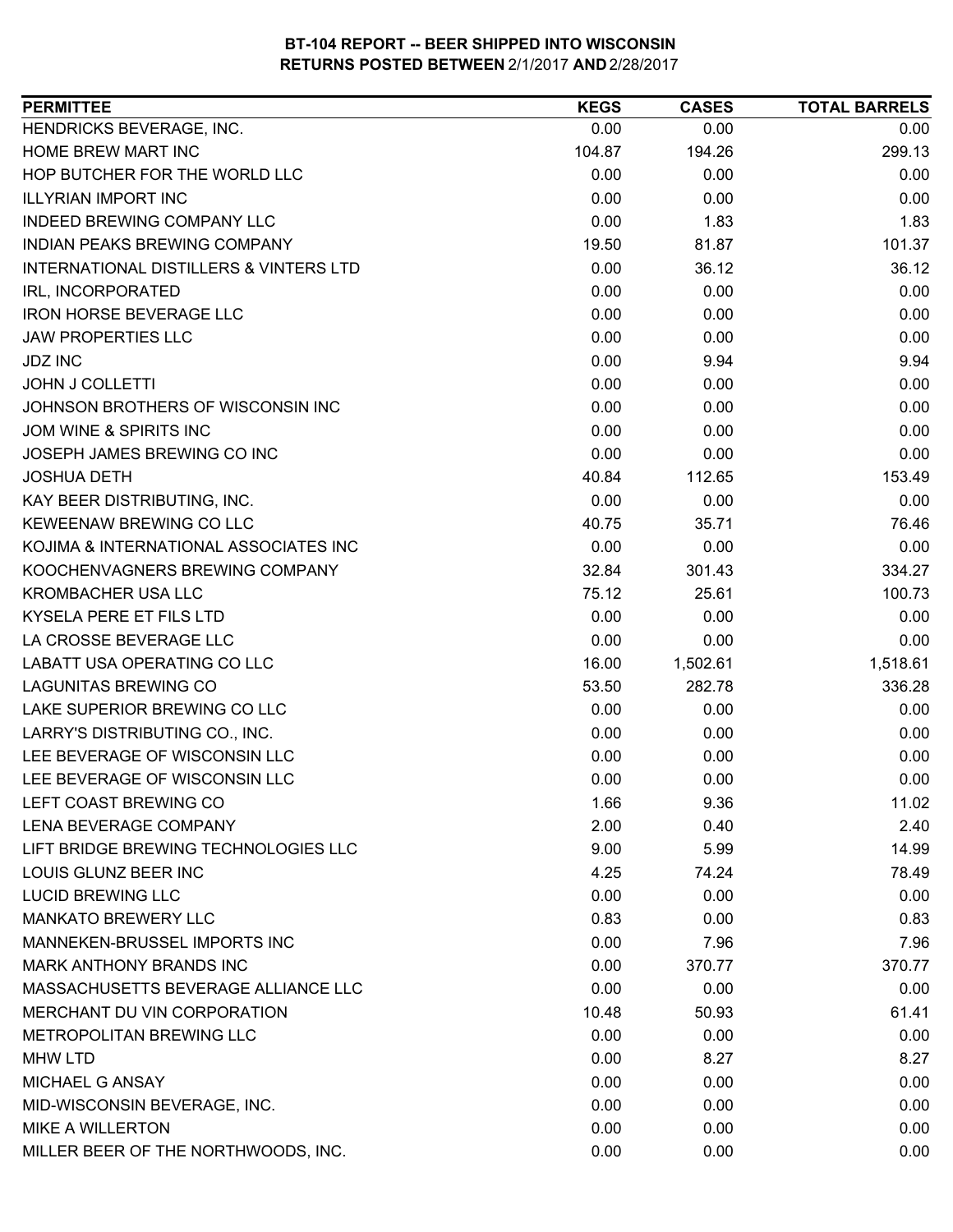| <b>PERMITTEE</b>                     | <b>KEGS</b> | <b>CASES</b> | <b>TOTAL BARRELS</b> |
|--------------------------------------|-------------|--------------|----------------------|
| MILLERCOORS LLC                      | 1,995.65    | 23,633.81    | 25,629.46            |
| MILLERCOORS LLC                      | 196.50      | 6,301.66     | 6,498.16             |
| MILLSTREAM INVESTMENTS INC           | 0.00        | 0.00         | 0.00                 |
| MOUNTAINEER HOLDINGS LLC             | 0.00        | 0.00         | 0.00                 |
| MOYLANS BREWING CO LTD               | 0.00        | 0.00         | 0.00                 |
| MUTUAL WHOLESALE LIQUOR INC          | 0.00        | 0.00         | 0.00                 |
| NDC SYSTEMS LP                       | 46.17       | 0.00         | 46.17                |
| NEBRASKA BREWING CO INC              | 0.00        | 0.00         | 0.00                 |
| NEEDHAM DISTRIBUTING CO., INC.       | 0.00        | 0.00         | 0.00                 |
| NEW BELGIUM BREWING COMPANY INC      | 308.70      | 1,592.45     | 1,901.15             |
| NEW HOLLAND BREWING CO LLC           | 18.33       | 73.17        | 91.50                |
| NEW YORK MUTUAL TRADING CO INC       | 0.00        | 0.65         | 0.65                 |
| NOELKE DISTRIBUTORS, INC.            | 0.00        | 0.00         | 0.00                 |
| NORTH COAST BREWING CO INC           | 0.00        | 0.00         | 0.00                 |
| NORTHWEST BEVERAGES, INC.            | 0.00        | 0.00         | 0.00                 |
| NOUVEAU VENTURES LLC                 | 0.00        | 0.00         | 0.00                 |
| OFF-KILTER BREWING INC               | 0.24        | 0.44         | 0.68                 |
| ONION PUB & BREWERY INC              | 0.00        | 0.00         | 0.00                 |
| OREGON BREWING COMPANY INC           | 3.41        | 33.83        | 37.24                |
| OTT SCHWEITZER DISTRIBUTORSHIP, INC. | 0.00        | 0.00         | 0.00                 |
| PABST BREWING COMPANY LLC            | 92.00       | 909.03       | 1,001.03             |
| PAMPA BEVERAGES LLC                  | 0.00        | 0.00         | 0.00                 |
| PARADOX BEER COMPANY INC             | 0.00        | 0.00         | 0.00                 |
| PARK RIDGE DISTRIBUTING, INC.        | 0.00        | 0.00         | 0.00                 |
| PATERNO IMPORTS LTD                  | 0.00        | 0.00         | 0.00                 |
| PAULANER USA LLC                     | 15.33       | 31.97        | 47.30                |
| PEHLER DISTRIBUTING, INC.            | 0.00        | 0.00         | 0.00                 |
| PERENNIAL PARTNERS LLC               | 10.00       | 4.30         | 14.30                |
| PHIL KNUTSEN                         | 0.00        | 0.00         | 0.00                 |
| PHILLIPS WINE COMPANY                | 0.00        | 0.00         | 0.00                 |
| PROST BREWING COMPANY LLC            | 0.00        | 10.45        | 10.45                |
| RATAS WHOLESALE LIQUOR COMPANY       | 0.00        | 0.00         | 0.00                 |
| <b>RAVEN BRANDS INC</b>              | 0.00        | 0.00         | 0.00                 |
| <b>REINHARD PUCHERT</b>              | 0.00        | 0.00         | 0.00                 |
| RELETA BREWING COMPANY LLC           | 0.00        | 671.97       | 671.97               |
| RENEGADE BREWING COMPANY LLC         | 0.00        | 0.00         | 0.00                 |
| <b>RICHARD D KATECHIS</b>            | 41.67       | 135.73       | 177.40               |
| RIVER CITY DISTRIBUTING CO., INC.    | 0.00        | 0.00         | 0.00                 |
| S & H INDEPENDENT PREMIUM BRANDS LLC | 108.74      | 0.00         | 108.74               |
| S. & S. DISTRIBUTING, INC.           | 0.00        | 0.00         | 0.00                 |
| S. & S. DISTRIBUTING, INC.           | 0.00        | 0.00         | 0.00                 |
| SAPPORO USA INC                      | 3.99        | 25.82        | 29.81                |
| SARATOGA LIQUOR CO., INC.            | 0.00        | 0.00         | 0.00                 |
| SAUGATUCK BREWING COMPANY INC        | 19.67       | 48.65        | 68.32                |
| SCUTTLEBUTT BREWING CO LLC           | 0.00        | 0.00         | 0.00                 |
|                                      |             |              |                      |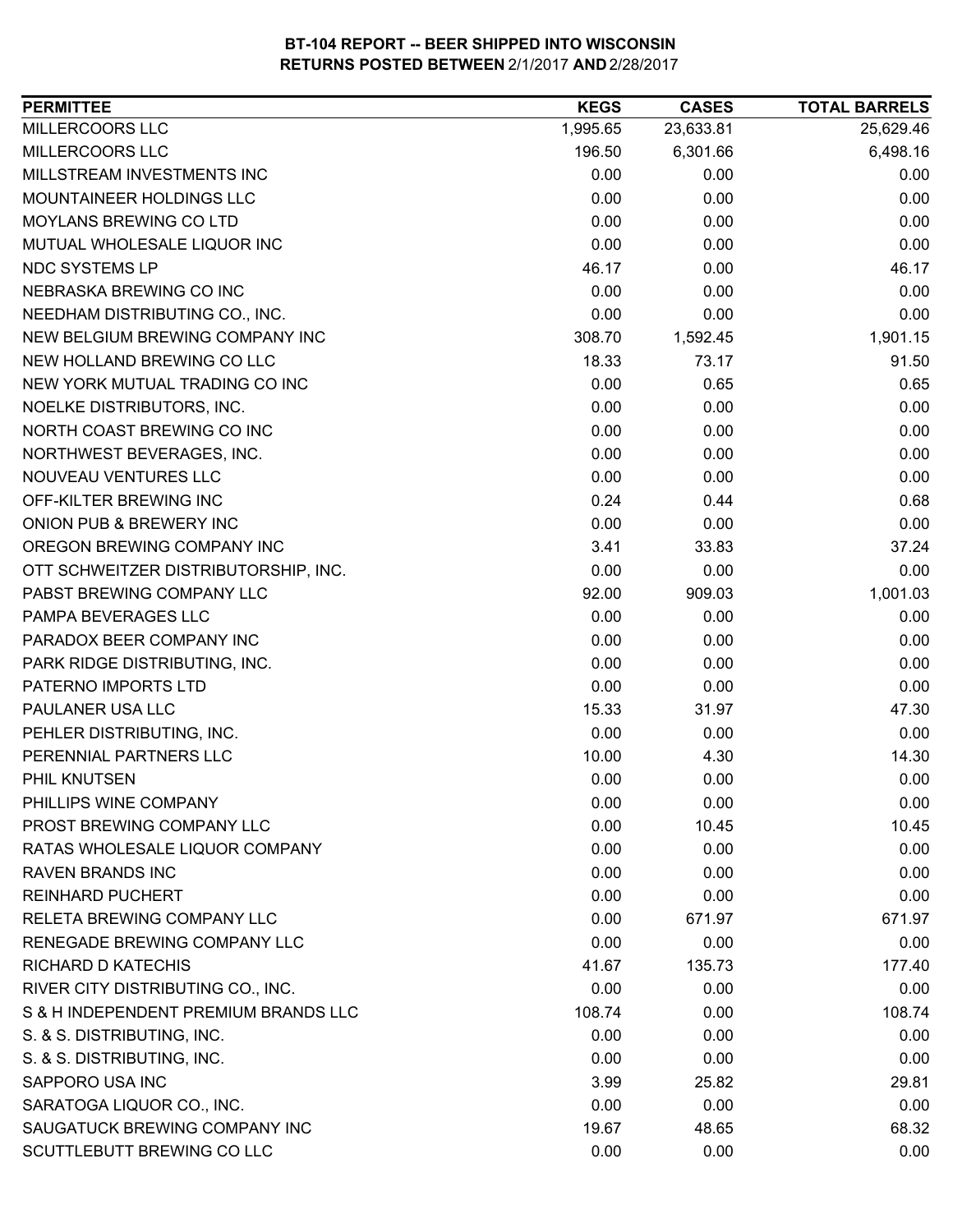| <b>SHANE WELCH</b><br>6.74<br>52.84<br>59.58<br>SHELTON BROTHERS INC<br>5.43<br>15.33<br>20.76<br><b>SHORTS BREWING COMPANY</b><br>13.33<br>35.28<br>48.61<br>SIERRA NEVADA BREWING COMPANY<br>32.69<br>1,001.26<br>1,033.95<br>SINGHA NORTH AMERICA INC<br>0.00<br>0.00<br>0.00<br>SMUTTYNOSE BREWING CO INC<br>0.00<br>19.16<br>19.16<br>SOLEMN OATH BREWERY LLC<br>0.00<br>0.00<br>0.00<br>SOUTHERN TIER BREWING COMPANY LLC<br>0.83<br>44.42<br>45.25<br><b>SRB OPERATIONS LLC</b><br>0.00<br>0.00<br>0.00<br>ST KILLIAN IMPORTING CO INC<br>495.14<br>35.78<br>459.36<br>STANLEY STAWSKI DIST CO INC<br>0.00<br>19.09<br>19.09<br>STEINBECK BREWING COMPANY<br>0.00<br>0.00<br>0.00<br>0.00<br>0.00<br><b>STEVE CRIDER</b><br>0.00<br><b>SUMMIT BREWING COMPANY</b><br>135.04<br>259.01<br>394.05<br><b>SUN KING BREWING CO LLC</b><br>0.00<br>0.00<br>0.00<br><b>SUPERIOR BEVERAGES LLC</b><br>0.00<br>0.00<br>0.00<br><b>SURLY BREWING COMPANY</b><br>155.67<br>312.81<br>157.14<br><b>SURVILLE ENTERPRISES CORP</b><br>0.00<br>0.00<br>0.00<br>SYLWESTER KOLAKOWSKI<br>0.00<br>17.82<br>17.82<br>TABLEBLUFF BREWING CO INC<br>0.00<br>0.00<br>0.00<br>TALLGRASS BREWING COMPANY INC<br>58.46<br>25.65<br>32.81<br>THE BRUERY LLC<br>0.00<br>0.00<br>0.00<br>THE CHURCH STREET BREWING COMPANY LLC<br>0.00<br>0.00<br>0.00<br>THE DUDES' BREWING COMPANY LLC<br>0.00<br>0.00<br>0.00<br>THE GAMBRINUS COMPANY<br>114.31<br>49.00<br>65.31<br>THE GREAT LAKES BREWING CO<br>266.34<br>106.18<br>160.16<br>THE R.S. LIPMAN COMPANY<br>0.00<br>0.00<br>0.00<br>THE TRI CITY BREWING COMPANY<br>0.00<br>0.00<br>0.00<br>THE VETERAN BEVERAGE COMPANY<br>0.00<br>17.42<br>17.42<br>THREE FLOYDS BREWING LLC<br>270.21<br>604.86<br>334.65<br>6.91<br>6.91<br><b>TIGHTHEAD BREWING COMPANY</b><br>0.00<br>51.00<br><b>TODD FYTEN</b><br>0.00<br>51.00<br><b>TOPPLING GOLIATH INC</b><br>6.00<br>196.58<br>202.58<br>TRIANGLE DISTRIBUTING COMPANY, INC.<br>0.00<br>0.00<br>0.00<br><b>TRIBES GRILL INC</b><br>0.00<br>0.00<br>0.00<br><b>TROIKA BREWING COMPANY LLC</b><br>0.00<br>0.00<br>0.00<br><b>TRUCKEE CRAFT BREWING</b><br>0.00<br>0.00<br>0.00<br>TWO BROTHERS BREWING COMPANY<br>0.00<br>0.00<br>0.00<br>UINTA BREWING COMPANY<br>39.98<br>78.56<br>118.54<br>UNE ANNEE BREWERY LLC<br>0.00<br>0.00<br>0.00<br>UNITED STATES BEVERAGE LLC<br>0.00<br>8.54<br>8.54<br>UNITED STATES DISTILLED PRODUCTS CO.<br>0.00<br>148.64<br>148.64<br>0.00<br>UNITY VIBRATION LIVING KOMBUCHA TEA LLC<br>0.00<br>0.00<br>UPLAND BREWING COMPANY INC<br>11.66<br>10.63<br>22.29<br>URBAN CHESTNUT BREWING CO INC<br>0.00<br>0.00<br>0.00 | <b>PERMITTEE</b> | <b>KEGS</b> | <b>CASES</b> | <b>TOTAL BARRELS</b> |
|---------------------------------------------------------------------------------------------------------------------------------------------------------------------------------------------------------------------------------------------------------------------------------------------------------------------------------------------------------------------------------------------------------------------------------------------------------------------------------------------------------------------------------------------------------------------------------------------------------------------------------------------------------------------------------------------------------------------------------------------------------------------------------------------------------------------------------------------------------------------------------------------------------------------------------------------------------------------------------------------------------------------------------------------------------------------------------------------------------------------------------------------------------------------------------------------------------------------------------------------------------------------------------------------------------------------------------------------------------------------------------------------------------------------------------------------------------------------------------------------------------------------------------------------------------------------------------------------------------------------------------------------------------------------------------------------------------------------------------------------------------------------------------------------------------------------------------------------------------------------------------------------------------------------------------------------------------------------------------------------------------------------------------------------------------------------------------------------------------------------------------------------------------------------------------------------------------------------------------------------------------------------------------------------------------------------------------------------------------------------------------------------------------------------------------------------------------------------------------------------------------------------------------------------------------------------------------------------------------------------------------------|------------------|-------------|--------------|----------------------|
|                                                                                                                                                                                                                                                                                                                                                                                                                                                                                                                                                                                                                                                                                                                                                                                                                                                                                                                                                                                                                                                                                                                                                                                                                                                                                                                                                                                                                                                                                                                                                                                                                                                                                                                                                                                                                                                                                                                                                                                                                                                                                                                                                                                                                                                                                                                                                                                                                                                                                                                                                                                                                                       |                  |             |              |                      |
|                                                                                                                                                                                                                                                                                                                                                                                                                                                                                                                                                                                                                                                                                                                                                                                                                                                                                                                                                                                                                                                                                                                                                                                                                                                                                                                                                                                                                                                                                                                                                                                                                                                                                                                                                                                                                                                                                                                                                                                                                                                                                                                                                                                                                                                                                                                                                                                                                                                                                                                                                                                                                                       |                  |             |              |                      |
|                                                                                                                                                                                                                                                                                                                                                                                                                                                                                                                                                                                                                                                                                                                                                                                                                                                                                                                                                                                                                                                                                                                                                                                                                                                                                                                                                                                                                                                                                                                                                                                                                                                                                                                                                                                                                                                                                                                                                                                                                                                                                                                                                                                                                                                                                                                                                                                                                                                                                                                                                                                                                                       |                  |             |              |                      |
|                                                                                                                                                                                                                                                                                                                                                                                                                                                                                                                                                                                                                                                                                                                                                                                                                                                                                                                                                                                                                                                                                                                                                                                                                                                                                                                                                                                                                                                                                                                                                                                                                                                                                                                                                                                                                                                                                                                                                                                                                                                                                                                                                                                                                                                                                                                                                                                                                                                                                                                                                                                                                                       |                  |             |              |                      |
|                                                                                                                                                                                                                                                                                                                                                                                                                                                                                                                                                                                                                                                                                                                                                                                                                                                                                                                                                                                                                                                                                                                                                                                                                                                                                                                                                                                                                                                                                                                                                                                                                                                                                                                                                                                                                                                                                                                                                                                                                                                                                                                                                                                                                                                                                                                                                                                                                                                                                                                                                                                                                                       |                  |             |              |                      |
|                                                                                                                                                                                                                                                                                                                                                                                                                                                                                                                                                                                                                                                                                                                                                                                                                                                                                                                                                                                                                                                                                                                                                                                                                                                                                                                                                                                                                                                                                                                                                                                                                                                                                                                                                                                                                                                                                                                                                                                                                                                                                                                                                                                                                                                                                                                                                                                                                                                                                                                                                                                                                                       |                  |             |              |                      |
|                                                                                                                                                                                                                                                                                                                                                                                                                                                                                                                                                                                                                                                                                                                                                                                                                                                                                                                                                                                                                                                                                                                                                                                                                                                                                                                                                                                                                                                                                                                                                                                                                                                                                                                                                                                                                                                                                                                                                                                                                                                                                                                                                                                                                                                                                                                                                                                                                                                                                                                                                                                                                                       |                  |             |              |                      |
|                                                                                                                                                                                                                                                                                                                                                                                                                                                                                                                                                                                                                                                                                                                                                                                                                                                                                                                                                                                                                                                                                                                                                                                                                                                                                                                                                                                                                                                                                                                                                                                                                                                                                                                                                                                                                                                                                                                                                                                                                                                                                                                                                                                                                                                                                                                                                                                                                                                                                                                                                                                                                                       |                  |             |              |                      |
|                                                                                                                                                                                                                                                                                                                                                                                                                                                                                                                                                                                                                                                                                                                                                                                                                                                                                                                                                                                                                                                                                                                                                                                                                                                                                                                                                                                                                                                                                                                                                                                                                                                                                                                                                                                                                                                                                                                                                                                                                                                                                                                                                                                                                                                                                                                                                                                                                                                                                                                                                                                                                                       |                  |             |              |                      |
|                                                                                                                                                                                                                                                                                                                                                                                                                                                                                                                                                                                                                                                                                                                                                                                                                                                                                                                                                                                                                                                                                                                                                                                                                                                                                                                                                                                                                                                                                                                                                                                                                                                                                                                                                                                                                                                                                                                                                                                                                                                                                                                                                                                                                                                                                                                                                                                                                                                                                                                                                                                                                                       |                  |             |              |                      |
|                                                                                                                                                                                                                                                                                                                                                                                                                                                                                                                                                                                                                                                                                                                                                                                                                                                                                                                                                                                                                                                                                                                                                                                                                                                                                                                                                                                                                                                                                                                                                                                                                                                                                                                                                                                                                                                                                                                                                                                                                                                                                                                                                                                                                                                                                                                                                                                                                                                                                                                                                                                                                                       |                  |             |              |                      |
|                                                                                                                                                                                                                                                                                                                                                                                                                                                                                                                                                                                                                                                                                                                                                                                                                                                                                                                                                                                                                                                                                                                                                                                                                                                                                                                                                                                                                                                                                                                                                                                                                                                                                                                                                                                                                                                                                                                                                                                                                                                                                                                                                                                                                                                                                                                                                                                                                                                                                                                                                                                                                                       |                  |             |              |                      |
|                                                                                                                                                                                                                                                                                                                                                                                                                                                                                                                                                                                                                                                                                                                                                                                                                                                                                                                                                                                                                                                                                                                                                                                                                                                                                                                                                                                                                                                                                                                                                                                                                                                                                                                                                                                                                                                                                                                                                                                                                                                                                                                                                                                                                                                                                                                                                                                                                                                                                                                                                                                                                                       |                  |             |              |                      |
|                                                                                                                                                                                                                                                                                                                                                                                                                                                                                                                                                                                                                                                                                                                                                                                                                                                                                                                                                                                                                                                                                                                                                                                                                                                                                                                                                                                                                                                                                                                                                                                                                                                                                                                                                                                                                                                                                                                                                                                                                                                                                                                                                                                                                                                                                                                                                                                                                                                                                                                                                                                                                                       |                  |             |              |                      |
|                                                                                                                                                                                                                                                                                                                                                                                                                                                                                                                                                                                                                                                                                                                                                                                                                                                                                                                                                                                                                                                                                                                                                                                                                                                                                                                                                                                                                                                                                                                                                                                                                                                                                                                                                                                                                                                                                                                                                                                                                                                                                                                                                                                                                                                                                                                                                                                                                                                                                                                                                                                                                                       |                  |             |              |                      |
|                                                                                                                                                                                                                                                                                                                                                                                                                                                                                                                                                                                                                                                                                                                                                                                                                                                                                                                                                                                                                                                                                                                                                                                                                                                                                                                                                                                                                                                                                                                                                                                                                                                                                                                                                                                                                                                                                                                                                                                                                                                                                                                                                                                                                                                                                                                                                                                                                                                                                                                                                                                                                                       |                  |             |              |                      |
|                                                                                                                                                                                                                                                                                                                                                                                                                                                                                                                                                                                                                                                                                                                                                                                                                                                                                                                                                                                                                                                                                                                                                                                                                                                                                                                                                                                                                                                                                                                                                                                                                                                                                                                                                                                                                                                                                                                                                                                                                                                                                                                                                                                                                                                                                                                                                                                                                                                                                                                                                                                                                                       |                  |             |              |                      |
|                                                                                                                                                                                                                                                                                                                                                                                                                                                                                                                                                                                                                                                                                                                                                                                                                                                                                                                                                                                                                                                                                                                                                                                                                                                                                                                                                                                                                                                                                                                                                                                                                                                                                                                                                                                                                                                                                                                                                                                                                                                                                                                                                                                                                                                                                                                                                                                                                                                                                                                                                                                                                                       |                  |             |              |                      |
|                                                                                                                                                                                                                                                                                                                                                                                                                                                                                                                                                                                                                                                                                                                                                                                                                                                                                                                                                                                                                                                                                                                                                                                                                                                                                                                                                                                                                                                                                                                                                                                                                                                                                                                                                                                                                                                                                                                                                                                                                                                                                                                                                                                                                                                                                                                                                                                                                                                                                                                                                                                                                                       |                  |             |              |                      |
|                                                                                                                                                                                                                                                                                                                                                                                                                                                                                                                                                                                                                                                                                                                                                                                                                                                                                                                                                                                                                                                                                                                                                                                                                                                                                                                                                                                                                                                                                                                                                                                                                                                                                                                                                                                                                                                                                                                                                                                                                                                                                                                                                                                                                                                                                                                                                                                                                                                                                                                                                                                                                                       |                  |             |              |                      |
|                                                                                                                                                                                                                                                                                                                                                                                                                                                                                                                                                                                                                                                                                                                                                                                                                                                                                                                                                                                                                                                                                                                                                                                                                                                                                                                                                                                                                                                                                                                                                                                                                                                                                                                                                                                                                                                                                                                                                                                                                                                                                                                                                                                                                                                                                                                                                                                                                                                                                                                                                                                                                                       |                  |             |              |                      |
|                                                                                                                                                                                                                                                                                                                                                                                                                                                                                                                                                                                                                                                                                                                                                                                                                                                                                                                                                                                                                                                                                                                                                                                                                                                                                                                                                                                                                                                                                                                                                                                                                                                                                                                                                                                                                                                                                                                                                                                                                                                                                                                                                                                                                                                                                                                                                                                                                                                                                                                                                                                                                                       |                  |             |              |                      |
|                                                                                                                                                                                                                                                                                                                                                                                                                                                                                                                                                                                                                                                                                                                                                                                                                                                                                                                                                                                                                                                                                                                                                                                                                                                                                                                                                                                                                                                                                                                                                                                                                                                                                                                                                                                                                                                                                                                                                                                                                                                                                                                                                                                                                                                                                                                                                                                                                                                                                                                                                                                                                                       |                  |             |              |                      |
|                                                                                                                                                                                                                                                                                                                                                                                                                                                                                                                                                                                                                                                                                                                                                                                                                                                                                                                                                                                                                                                                                                                                                                                                                                                                                                                                                                                                                                                                                                                                                                                                                                                                                                                                                                                                                                                                                                                                                                                                                                                                                                                                                                                                                                                                                                                                                                                                                                                                                                                                                                                                                                       |                  |             |              |                      |
|                                                                                                                                                                                                                                                                                                                                                                                                                                                                                                                                                                                                                                                                                                                                                                                                                                                                                                                                                                                                                                                                                                                                                                                                                                                                                                                                                                                                                                                                                                                                                                                                                                                                                                                                                                                                                                                                                                                                                                                                                                                                                                                                                                                                                                                                                                                                                                                                                                                                                                                                                                                                                                       |                  |             |              |                      |
|                                                                                                                                                                                                                                                                                                                                                                                                                                                                                                                                                                                                                                                                                                                                                                                                                                                                                                                                                                                                                                                                                                                                                                                                                                                                                                                                                                                                                                                                                                                                                                                                                                                                                                                                                                                                                                                                                                                                                                                                                                                                                                                                                                                                                                                                                                                                                                                                                                                                                                                                                                                                                                       |                  |             |              |                      |
|                                                                                                                                                                                                                                                                                                                                                                                                                                                                                                                                                                                                                                                                                                                                                                                                                                                                                                                                                                                                                                                                                                                                                                                                                                                                                                                                                                                                                                                                                                                                                                                                                                                                                                                                                                                                                                                                                                                                                                                                                                                                                                                                                                                                                                                                                                                                                                                                                                                                                                                                                                                                                                       |                  |             |              |                      |
|                                                                                                                                                                                                                                                                                                                                                                                                                                                                                                                                                                                                                                                                                                                                                                                                                                                                                                                                                                                                                                                                                                                                                                                                                                                                                                                                                                                                                                                                                                                                                                                                                                                                                                                                                                                                                                                                                                                                                                                                                                                                                                                                                                                                                                                                                                                                                                                                                                                                                                                                                                                                                                       |                  |             |              |                      |
|                                                                                                                                                                                                                                                                                                                                                                                                                                                                                                                                                                                                                                                                                                                                                                                                                                                                                                                                                                                                                                                                                                                                                                                                                                                                                                                                                                                                                                                                                                                                                                                                                                                                                                                                                                                                                                                                                                                                                                                                                                                                                                                                                                                                                                                                                                                                                                                                                                                                                                                                                                                                                                       |                  |             |              |                      |
|                                                                                                                                                                                                                                                                                                                                                                                                                                                                                                                                                                                                                                                                                                                                                                                                                                                                                                                                                                                                                                                                                                                                                                                                                                                                                                                                                                                                                                                                                                                                                                                                                                                                                                                                                                                                                                                                                                                                                                                                                                                                                                                                                                                                                                                                                                                                                                                                                                                                                                                                                                                                                                       |                  |             |              |                      |
|                                                                                                                                                                                                                                                                                                                                                                                                                                                                                                                                                                                                                                                                                                                                                                                                                                                                                                                                                                                                                                                                                                                                                                                                                                                                                                                                                                                                                                                                                                                                                                                                                                                                                                                                                                                                                                                                                                                                                                                                                                                                                                                                                                                                                                                                                                                                                                                                                                                                                                                                                                                                                                       |                  |             |              |                      |
|                                                                                                                                                                                                                                                                                                                                                                                                                                                                                                                                                                                                                                                                                                                                                                                                                                                                                                                                                                                                                                                                                                                                                                                                                                                                                                                                                                                                                                                                                                                                                                                                                                                                                                                                                                                                                                                                                                                                                                                                                                                                                                                                                                                                                                                                                                                                                                                                                                                                                                                                                                                                                                       |                  |             |              |                      |
|                                                                                                                                                                                                                                                                                                                                                                                                                                                                                                                                                                                                                                                                                                                                                                                                                                                                                                                                                                                                                                                                                                                                                                                                                                                                                                                                                                                                                                                                                                                                                                                                                                                                                                                                                                                                                                                                                                                                                                                                                                                                                                                                                                                                                                                                                                                                                                                                                                                                                                                                                                                                                                       |                  |             |              |                      |
|                                                                                                                                                                                                                                                                                                                                                                                                                                                                                                                                                                                                                                                                                                                                                                                                                                                                                                                                                                                                                                                                                                                                                                                                                                                                                                                                                                                                                                                                                                                                                                                                                                                                                                                                                                                                                                                                                                                                                                                                                                                                                                                                                                                                                                                                                                                                                                                                                                                                                                                                                                                                                                       |                  |             |              |                      |
|                                                                                                                                                                                                                                                                                                                                                                                                                                                                                                                                                                                                                                                                                                                                                                                                                                                                                                                                                                                                                                                                                                                                                                                                                                                                                                                                                                                                                                                                                                                                                                                                                                                                                                                                                                                                                                                                                                                                                                                                                                                                                                                                                                                                                                                                                                                                                                                                                                                                                                                                                                                                                                       |                  |             |              |                      |
|                                                                                                                                                                                                                                                                                                                                                                                                                                                                                                                                                                                                                                                                                                                                                                                                                                                                                                                                                                                                                                                                                                                                                                                                                                                                                                                                                                                                                                                                                                                                                                                                                                                                                                                                                                                                                                                                                                                                                                                                                                                                                                                                                                                                                                                                                                                                                                                                                                                                                                                                                                                                                                       |                  |             |              |                      |
|                                                                                                                                                                                                                                                                                                                                                                                                                                                                                                                                                                                                                                                                                                                                                                                                                                                                                                                                                                                                                                                                                                                                                                                                                                                                                                                                                                                                                                                                                                                                                                                                                                                                                                                                                                                                                                                                                                                                                                                                                                                                                                                                                                                                                                                                                                                                                                                                                                                                                                                                                                                                                                       |                  |             |              |                      |
|                                                                                                                                                                                                                                                                                                                                                                                                                                                                                                                                                                                                                                                                                                                                                                                                                                                                                                                                                                                                                                                                                                                                                                                                                                                                                                                                                                                                                                                                                                                                                                                                                                                                                                                                                                                                                                                                                                                                                                                                                                                                                                                                                                                                                                                                                                                                                                                                                                                                                                                                                                                                                                       |                  |             |              |                      |
|                                                                                                                                                                                                                                                                                                                                                                                                                                                                                                                                                                                                                                                                                                                                                                                                                                                                                                                                                                                                                                                                                                                                                                                                                                                                                                                                                                                                                                                                                                                                                                                                                                                                                                                                                                                                                                                                                                                                                                                                                                                                                                                                                                                                                                                                                                                                                                                                                                                                                                                                                                                                                                       |                  |             |              |                      |
|                                                                                                                                                                                                                                                                                                                                                                                                                                                                                                                                                                                                                                                                                                                                                                                                                                                                                                                                                                                                                                                                                                                                                                                                                                                                                                                                                                                                                                                                                                                                                                                                                                                                                                                                                                                                                                                                                                                                                                                                                                                                                                                                                                                                                                                                                                                                                                                                                                                                                                                                                                                                                                       |                  |             |              |                      |
|                                                                                                                                                                                                                                                                                                                                                                                                                                                                                                                                                                                                                                                                                                                                                                                                                                                                                                                                                                                                                                                                                                                                                                                                                                                                                                                                                                                                                                                                                                                                                                                                                                                                                                                                                                                                                                                                                                                                                                                                                                                                                                                                                                                                                                                                                                                                                                                                                                                                                                                                                                                                                                       |                  |             |              |                      |
|                                                                                                                                                                                                                                                                                                                                                                                                                                                                                                                                                                                                                                                                                                                                                                                                                                                                                                                                                                                                                                                                                                                                                                                                                                                                                                                                                                                                                                                                                                                                                                                                                                                                                                                                                                                                                                                                                                                                                                                                                                                                                                                                                                                                                                                                                                                                                                                                                                                                                                                                                                                                                                       |                  |             |              |                      |
|                                                                                                                                                                                                                                                                                                                                                                                                                                                                                                                                                                                                                                                                                                                                                                                                                                                                                                                                                                                                                                                                                                                                                                                                                                                                                                                                                                                                                                                                                                                                                                                                                                                                                                                                                                                                                                                                                                                                                                                                                                                                                                                                                                                                                                                                                                                                                                                                                                                                                                                                                                                                                                       |                  |             |              |                      |
|                                                                                                                                                                                                                                                                                                                                                                                                                                                                                                                                                                                                                                                                                                                                                                                                                                                                                                                                                                                                                                                                                                                                                                                                                                                                                                                                                                                                                                                                                                                                                                                                                                                                                                                                                                                                                                                                                                                                                                                                                                                                                                                                                                                                                                                                                                                                                                                                                                                                                                                                                                                                                                       |                  |             |              |                      |
|                                                                                                                                                                                                                                                                                                                                                                                                                                                                                                                                                                                                                                                                                                                                                                                                                                                                                                                                                                                                                                                                                                                                                                                                                                                                                                                                                                                                                                                                                                                                                                                                                                                                                                                                                                                                                                                                                                                                                                                                                                                                                                                                                                                                                                                                                                                                                                                                                                                                                                                                                                                                                                       |                  |             |              |                      |